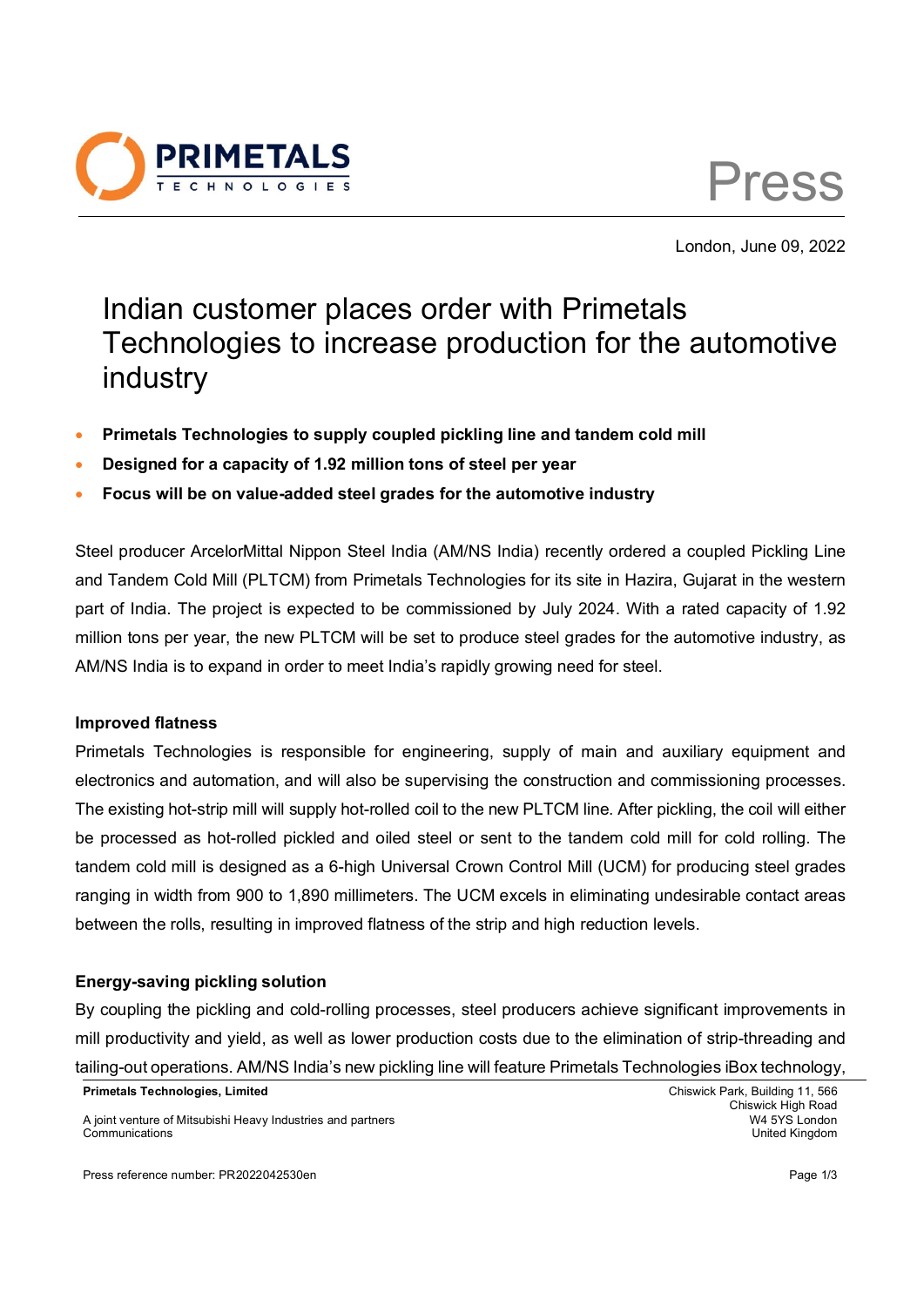consisting of an energy-efficient pickling tank. Made of polypropylene, a superior material in heat retention, the iBox improves pickling capacity without the need for continuous recirculation of acid by running pumps as is commonly required in conventional jet pickling tanks to circulate the acid solution. In addition, the Acid Concentration Control System (ACCS) regulates acid supply in each tank by using Primetals Technologies' proprietary algorithm to predict descaling distribution and pickling reaction.

### **An innovative automation system**

Primetals Technologies will supply the complete electrical and automation system including power supply, AC main and auxiliary drives, basic and process automation, technological instrumentations, engineering, and commissioning. A highlight of the PLTCM project is the Totally Integrated Automation Portal (TIA Portal). Thanks to this automation platform, AM/NS India will have unrestricted access to the complete range of digitalized automation services, from digital planning to integrated engineering and transparent operation.

## **More than 300 steel grades**

AM/NS India is a joint venture between the two leading steelmakers ArcelorMittal and Nippon Steel. An integrated flat carbon steel producer, the company has an annual crude steel capacity of nine million tons, and operates facilities for ironmaking, steelmaking, and downstream production. AM/NS India produces more than 300 steel grades, while supplying to several sectors including but not limited to the automotive, energy, and construction industries.

**Primetals Technologies, Limited** Chiswick Park, Building 11, 566

A joint venture of Mitsubishi Heavy Industries and partners Communications United Kingdom

Chiswick High Road<br>W4 5YS London

Press reference number: PR2022042530en Page 2/3